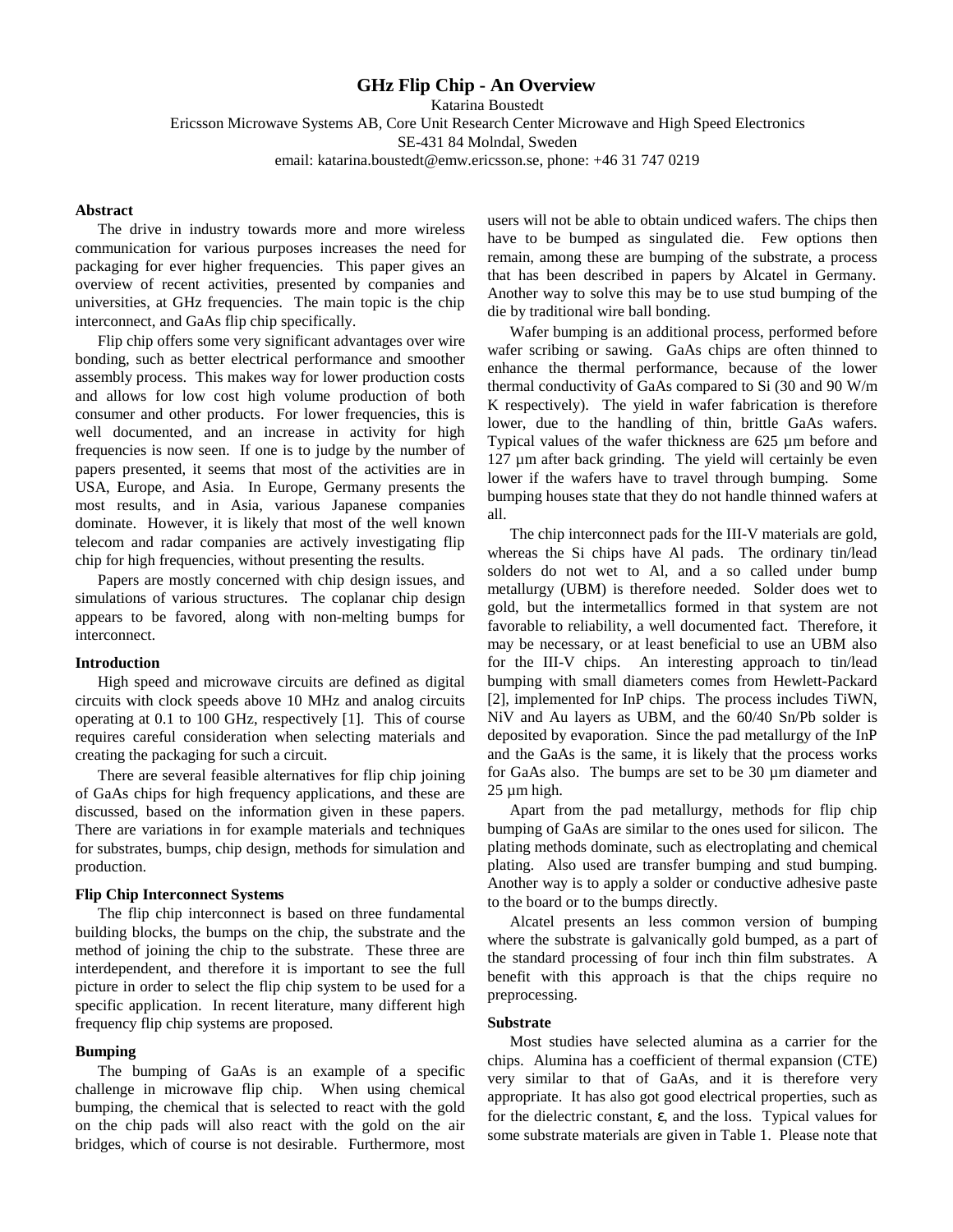many of the values are depending on the resin content of the material. The values are measured at 1 MHz unless otherwise stated.

| Substrate type                                                 | <b>Dielectric</b><br>constant | Loss<br>tangent,<br>tan δ | In-plane<br>CTE,<br>(ppm/°C) |
|----------------------------------------------------------------|-------------------------------|---------------------------|------------------------------|
| Pure PTFE [3]<br>$(60 \text{ GHz})$                            | 2.1                           | 0.0001                    | $100 - 120$                  |
| <b>PTFE</b><br>with<br>woven glass $[4]$<br>$(10 \text{ GHz})$ | 2.2                           | 0.0009                    | $12 - 16$                    |
| $FR-4$ [5]                                                     | $4.2 - 4.5$                   | 0.025                     | $12 - 16$                    |
| Getek [6]                                                      | $3.6 - 4.2$                   | $0.010 -$<br>0.015        | $12 - 16$                    |
| Alumina, $Al_2O_3$ ,<br>96% [7]                                | 9                             | 0.0006                    | $\overline{7}$               |
| Aluminum<br>Nitride, AlN [7]                                   | $8 - 10$                      | $0.0007 -$<br>0.002       | 4.5                          |
| Silicon Carbide,<br>SiC[7]                                     | 40                            | 0.05                      | 3.7                          |

Table 1. Properties of various substrate materials.

### **Chip Joining Method**

The chip joining method is, of course, closely related to both bumping and substrate technology. Several methods are being tried out, such as thermocompression, thermosonic bonding, soldering, and adhesive joining.

Depending on the bump and substrate materials, the chip joining can be done in a number of ways. The most well known is *soldering*, using high or low melting point bumps. For low melting point bumps, the joining process is quite straightforward. The chip is placed in flux or solder paste on the substrate and the assembly is reflowed. The joint is formed through the melting of the actual bump, and the paste, where applicable. The high melting point bumps, also known as solid core bumps, is joined to the substrate by melting either solder paste or a low melting alloy on the bumps or on the conductors on the substrate. The chip to substrate stand-off is well defined and will be greater than or equal to the nonmelting bump height.

Soldering is the most well known method, and it has some significant advantages. First of all, when soldering flip chips, the surface tension of the molten solder will pull the chip to its correct position, i.e., the chip self-aligns. This means that the mounting does not have to be extremely precise. The solder can only wet to the metal surfaces on the substrate, and as long as the chip bump is in contact with the correct pad on the surface, the chip will self-align. Trials with Si chips have shown that the chip can be dislocated as much as 50% of the pad diameter and still result in good alignment.

Other flip chip joining methods include *thermocompression*, where gold bumps and conductors are pressed together during heat exposure. A rule says that when the temperature reaches 300 °C, a Au bond can be formed without using ultrasonic energy [8]. The settings used in Alcatel's studies have changed over the years, [9, 10], to lower temperature and pressure.

At the University of Colorado, Boulder, a *thermosonic* flip chip bonding technique has been developed [11, 12]. It allows for bonding at lower temperature and pressures with ultrasonic energy added. The impact of the ultrasonic energy on the chip is investigated, to make certain that any adverse effects are under control.

Hughes appear to have chosen solid, non-melting silver bumps attached using tin solder or adhesive. Table 2 shows some of the selected bumping and joining schemes.

| Company                           | Bump material,<br>diameter $(\mu m)$ &<br>height $(\mu m)$ | <b>Substrate</b> | Joining<br>method                             |
|-----------------------------------|------------------------------------------------------------|------------------|-----------------------------------------------|
| Alcatel<br>[9, 10, 13,<br>14]     | Au<br>diameter > 15<br>height $25 - 40$                    | $Al_2O_3$        | Thermo-<br>compression                        |
| Fujitsu<br>$[15]$                 | Au pillars<br>diameter 40<br>height 20                     | $Al_2O_3$        | AuSn solder                                   |
| Hughes<br>[16, 17,<br>18, 19, 20] | Ag<br>diameter 150<br>height 100                           | <b>AlN</b>       | solder reflow<br>or<br>conductive<br>adhesive |
| Matsushita<br>[21, 22]            | Au transfer<br>diameter 40<br>height $2 - 3$               | Si               | insulating<br>resin,<br>compressive           |
| <b>NTT</b><br>[23, 24]            | In, InPb<br>diameter 20 - 40<br>height 20 - 30             | <b>AlN</b>       | solder reflow                                 |
| <b>OKI</b><br>$[25]$              | Not stated<br>diameter 80<br>height $>30$                  | Ceramic          | Not stated                                    |
| Sharp<br>$[26]$                   | Au<br>emitter 6 x 20<br>height unknown                     | <b>AlN</b>       | Thermo-<br>compression                        |
| TI<br>[27, 28]                    | Au<br>emitter 4 x 100<br>height unknown                    | Cu, CuMo         | AuSn solder<br>reflow                         |
| <b>TRW</b><br>$[29]$              | hard/soft PbSn,<br>diameter unknown<br>height 100          | Not stated       | PbSn reflow                                   |

Table 2. Bumping, substrate and joining methods for some recent investigations.

## **Encapsulation**

Perhaps the chip encapsulation can be considered the fourth flip chip building block. In the case of microwave circuits, the encapsulation, be it underfill or glob top, is considered detrimental to the electrical properties. The main reason that encapsulants are difficult is that they are not homogeneous. An encapsulant consists of a bulk material, often epoxy, and a filler, such as silica or silicon nitride. The uneven dielectric properties may or may not affect the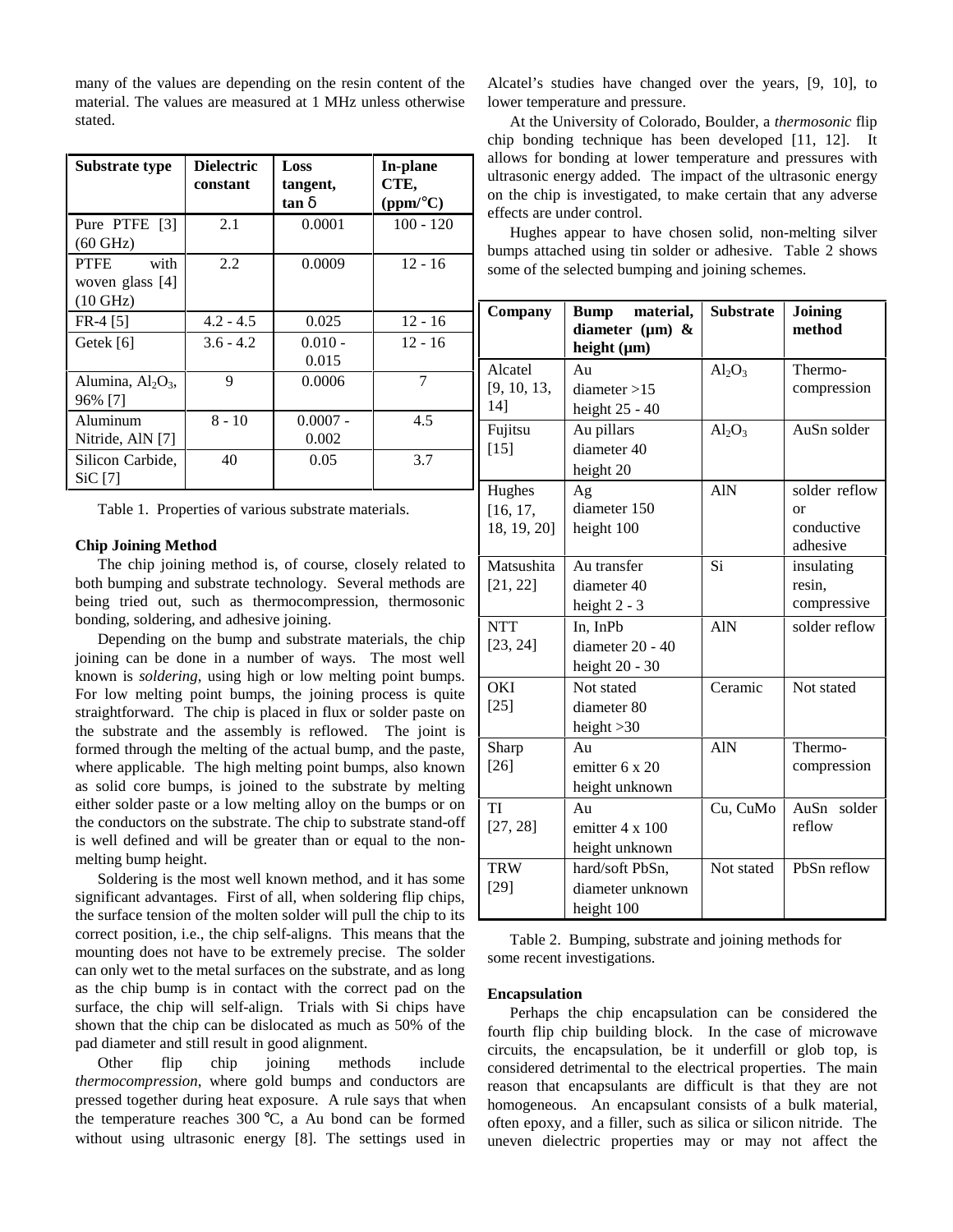electrical performance of the circuit at a given frequency. However, there is hardly any point in creating an assembly which works perfectly electrically but cannot withstand storage or operation mechanically. The chips have to be protected in some way. Chemically, the chip passivation may be enough, but mechanical support is most likely needed, due to the difference in Coefficients of Thermal Expansion, CTE, between chip and substrate.

A recent study [30, 31] shows that the damping effect of underfill is actually less than that of glob top. The reason is that the glob covers more of the surrounding conductor patterns on the substrate than does the underfill. Underfill is pulled in under the chip and kept in place by the capillary action. The glob and underfill materials are quite similar apart from the difference in viscosity. Underfill is supposed to flow whereas glob top should stay in place once applied. Another paper [32] presents glob top used as underfill, where the low flow of the glob top is used as a beneficial feature. A cavity is left open under the chip in order to influence the electrical performance as little as possible. Full reliability testing is not reported, however.

## **Coplanar or Microstrip Chip Design?**

Many studies involve a comparison between using coplanar and microstrip microwave flip chips. Today many chips are designed in a microstrip fashion, see Figure 1. TRW [29] has in a series of simulations, funded by GM-Hughes Electronics, shown how a microwave flip chip should be designed and assembled in order to minimize the effect of the mounting substrate on the performance of the chip. A coplanar structure, Figure 2, is said to be the most beneficial. As can be seen in the figures, it is more likely that the substrate will influence the field in the microstrip case than in the coplanar one.



Figure 1. Field approximation for a microstrip flip chip.



Figure 2. Field approximation for a coplanar flip chip.

Three fundamental parameters are said [29] to affect the interaction the most; the MMIC transmission line type, the spacing between the flip chip and the mounting substrate and the transition into the chip.

Interestingly, the optimum chip of substrate gap size is a topic of some debate. Alcatel claims that a 20 - 30 µm gap is the best, whereas TRW states that 102 µm gap size renders a field distribution which is independent of the substrate.

#### **Chip Thinning?**

As mentioned above, GaAs wafers are often thinned to enhance the heat conduction. By mounting the chip in a flipped manner, the heat can be transported directly from the heat generating structures on the chip down into the substrate.

Texas Instruments [28], Raytheon TI [27], Westinghouse [33], and Hughes [17] all propose enhanced cooling using flip chip bumps. The original H shaped heat sink bump concept was presented by Sharp [26], and it introduces the possibility to directly cool the heat generating structure by applying a gold bump on top of the transistor unit cell. Texas also proposes a non-flipped structure for very high heat dissipation, where via holes lead to the bumps which are on the backside of the chip. The chip is mounted face-up , connected by the bumps. This leaves the active side of the die towards the heat sink.

Table 3 attempts at giving an overview of the chip techniques used in the literature.

| Company                       | <b>Frequency</b><br>(GHz) |       | chip type,                                | thinned<br>(Y/N)       |
|-------------------------------|---------------------------|-------|-------------------------------------------|------------------------|
|                               | meas.                     | calc. |                                           |                        |
| Alcatel<br>[9, 10, 13,<br>14] | 75                        |       | $CPW/\mu$ strip<br>MESFET,<br><b>HEMT</b> | Y                      |
| Fujitsu [15]                  | 85                        |       | "MMIC"                                    |                        |
| Hughes [16,<br>17, 18, 19]    | $8 - 18$                  | $-12$ | <b>CPW</b><br><b>MESFET</b>               | $\mathbf N$            |
| Hughes,<br>SiGe [20]          | $-18$                     |       | ustrip<br><b>HBT</b>                      | N                      |
| Matsushita<br>[21, 22]        | 30                        | 75    | ustrip<br>HFET, HBT                       |                        |
| NTT, InP<br>[23, 24]          | 50,60                     | 90    | CPW,                                      |                        |
| OKI<br>$[25]$                 | 60                        | 60    | <b>CPW PHEMT</b>                          | Y<br>(200)<br>$\mu$ m) |
| Sharp $[26]$                  |                           |       | $-$<br><b>HBT</b>                         | N                      |
| TI, power<br>$[28]$           | $\overline{2}$            |       | unflipped<br><b>HBT</b>                   | Y                      |
| Raytheon<br>TI [29]           | 44                        |       | Embedded<br>Transmission<br>Lines         | N                      |
| <b>TRW</b> [29]               |                           | 50    | <b>CPW</b>                                | N                      |

Table 3. Frequency limits and chip design type for some recent investigations. Chips are GaAs unless otherwise stated.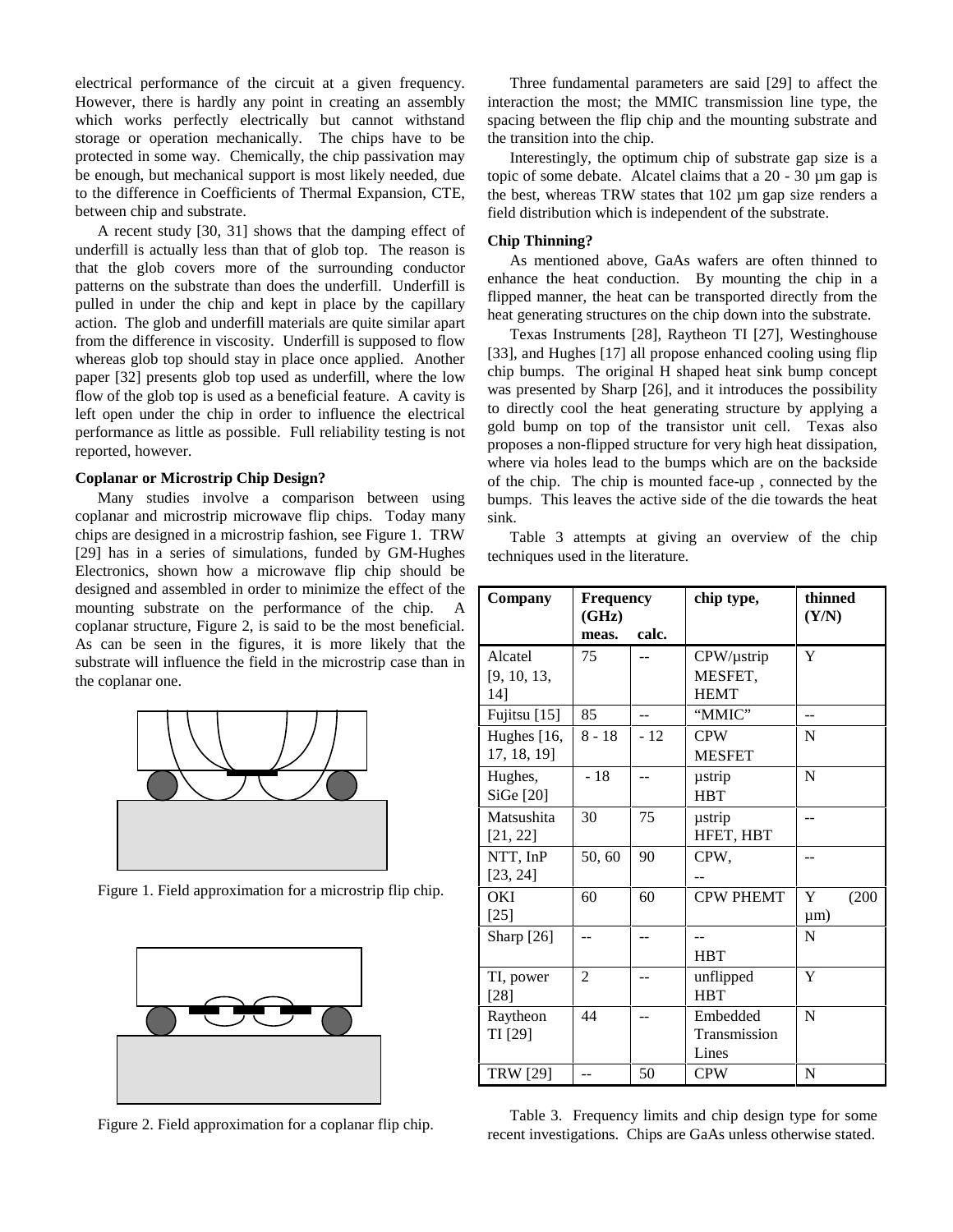### **Theoretical Evaluations And University Activities**

Many universities and institutes are involved in simulations and calculations for high frequency flip chip [34, 35, 36, 37, 38, 39]. In some cases the theoretical work is complemented by actual measurements on flip chip structures. The trained eye will spot interaction with prominent companies in the same geographical area or area of interest. However, many companies perform their own simulations. As an example, an AT&T study [40] can be mentioned.

## **Selected Product Highlights**

There are a few interesting applications that deserves to be mentioned. Most of the presented papers do not reveal their product application. Since most GHz bands are licensed for specific products, the reader can deduce from the stated operating frequency what the end product might be. Also the traditional product range of these companies should lead to some conclusions.

Alcatel is working on a glass antenna approach where the chip is interconnected to the back side of the antenna using a flip chip technique. The improvement in electrical performance over wire bonding is significant.

Fujitsu is indicating that its flip chip modules may be used in automotive radar systems.

Matsushita seems to be wanting to use its flip chip on Si modules for high performance packages. This also holds true for NTT, targeting optical communications.

## **High Frequency Silicon Flip Chips**

Not all companies are interested in the very high frequencies requiring GaAs chips. Certainly, most packaging investigations concern the bands up to 2 GHz, for cellular phones. Recently, the bands up to 6 GHz have become the favorite topic, since that 5 - 6 GHz will be the standard band for wireless LAN products. These product types all have some features in common; they are produced in immense volumes, at low or moderate prices, and they are more or less portable. Therefore, flip chip becomes a natural packaging choice. For example, Philips is studying eutectic solder flip chips [41] for 1.9 GHz (cellular phone frequency), and Matsushita presenting a SAW filter [42] using their stud bump bonding (SBB) process. The SBB uses gold wire stud bumped chips. The chip bumps are dipped in conductive adhesive, the chip is mounted to ceramics, the adhesive cured. The process uses underfill and shows good results to 1.5 GHz.

#### **Conclusions**

Many of the large companies involved in telecom and radar communication are conducting research and development in the field of advanced chip interconnect. The benefits with flip chip over wire bonding are well documented for lower frequencies, and now there are a significant number of papers being presented on flip chip for RF, microwave, and millimeter wave applications. Judging from the number of papers published, the main activity in Europe seem to be going on at Alcatel, whereas in the USA, Hughes has presented the most papers on this topic. However, not all companies choose to reveal their intentions in that manner.

Some general conclusions dominate through most of the literature:

- − The chips shall be designed in a coplanar fashion, in order to achieve the most beneficial field distribution, and to avoid interaction with the substrate.
- − By using coplanar chips, the wafer back grinding, via hole generation and back plating of the chips can be avoided completely. This leads to a significant cost reduction due to the increase in yield, both at the wafer fabrication stage and in assembly.
- The overall electrical performance of flip chip mounted microwave chips is much better than that of equivalent wire bonded chips.

There are also disagreements in some basic fundamentals, for example:

− The optimum stand-off height (the chip-to-substrate gap) remains a topic of debate. Some studies state that 20 µm is the most beneficial, and others go as high as 100 µm, which is more common practice in today's silicon based flip chip.

## **Acknowledgments**

The author would like to thank Leif Bergstedt of Ericsson Microwave Systems for his support and encouragement.

#### **References**

 $\overline{a}$ 

Since this paper aims at reflecting the ongoing research into GHz packaging, the reader will also find the affiliation of the authors listed for each article reference below, in addition to the regular reference information.

- 1 Konsowski, S. G., Helland, A. R., Electronic Packaging of High Speed Circuitry, McGraw-Hill (New York, 1997).
- 2 Tan, T. S., Kocot, C., Strazincky, J., Armistoso, M., "A Micro Flip Chip for High Speed Optoelectronic Components", *Proc. Surface Mount International*, 1996, Hewlett-Packard, Palo Alto, CA, USA.
- 3 Harper, C., Sampson, R., Electronic Materials and Processes Handbook, McGraw-Hill (New York 1994).
- 4 Taconic TLY5 product information
- 5 Isola product information
- 6 General Electric product information
- 7 Brown, R., Materials and Processes for Microwave Hybrids, ISHM (Reston, 1991).
- 8 Harman, G., Wire Bonding in Microelectronics Materials, Processes, Reliability, and Yield, McGraw-Hill (New York, 1997).
- 9 Richter, H., Baumgärtner, A., Baumann, G., Ferling, D., "Flip Chip Attach of GaAs-Devices and Application to Millimeter Wave Transmission Systems", *Proc. MST - Micro Systems Technology*, Berlin, 1994, Alcatel, Pforzheim, Stuttgart, DE.
- 10 Buchali, F., Richter, H., Hierl, R., Gutu-Nelle, A., Florjancic, M., Ferling, D., "RF and thermal behaviour of flip chip mounted GaAs power devices", *Proc*. *Area Array Packaging Technologies*, Berlin, 1997, Alcatel, Pforzheim, Stuttgart, DE.
- 11 Kang, S.-Y., Williams, P. M., Lee, Y.-C, "Modeling and Experimental Studies on Thermosonic Flip-Chip Bonding", *IEEE Transactions on Components, Packaging,*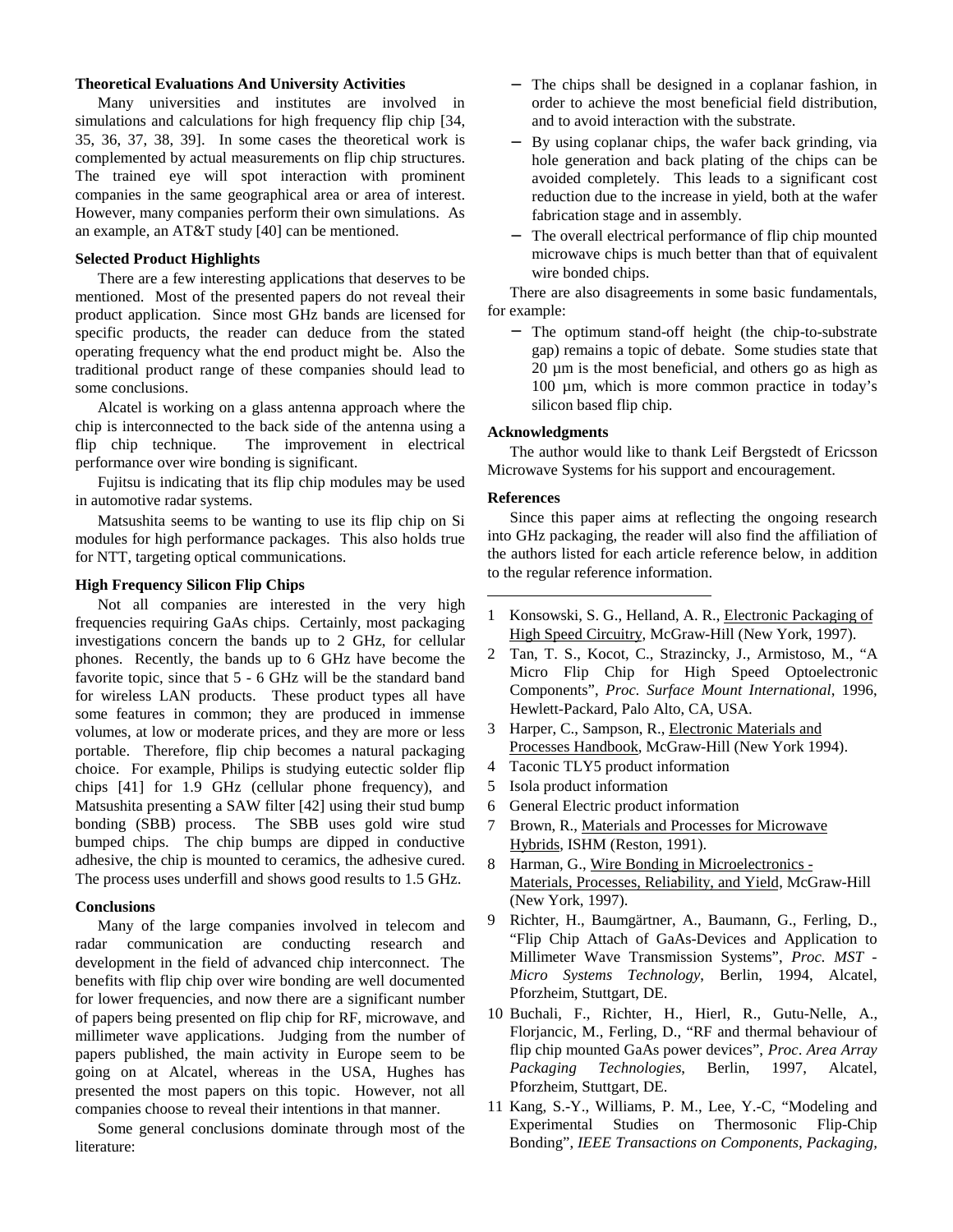*and Manufacturing Technology Part B: Advanced Packaging*, November 1995, Volume 18, Issue 4, Univ. Colorado, Boulder, CO, USA.

<u>.</u>

- 12 McLaren, T., Kang, S.-Y., Zhang, W., Hellman, D., Ju, T.- H., Lee, Y. C., "Thermosonic Flip Chip Bonding for an 8 x 8 VCSEL Array", *Proc. 45th Electronic Components and Technology Conference*, 1995, Univ. Colorado, Boulder, CO, USA.
- 13 Baumann, G., Ferling, D., Richter, H., Baumgärtner, A., Müller, E., "Comparison of flip chip and wire bond interconnections and the technology evaluation on 51 GHz transceiver modules", *Proc*. *Area Array Packaging Technologies*, Nov. 1995, Alcatel, Pforzheim, Stuttgart, DE.
- 14 Baumann, G., Richter, H., Baumgärtner, A., Ferling, D., Heilig, R., Hollmann, D., Müller, H., Nechansky, H., Schlechtweg, M., "51 GHz frontend flip chip and wire bond interconnections from GaAs MMIC to a planar antenna", *Proc. IEEE MTT-S International Microwave Symposium*, 1995, Alcatel, Pforzheim, Stuttgart, Fraunhofer Inst., Neuburg, DE Electrovac, Klosterneuburg, AT.
- 15 Aoki, S., Someta, H., Yokokawa, S., Ono, K., Hirose, T., Ohasi, Y., "A Flip Chip Bonding Technology Using Gold Pillars for Millimeter Wave Applications", *IEEE MTT-S International Microwave Symposium* 1997, Fujitsu Labs, Atsugi, JP.
- 16 Felton, L. M., "High yield GaAs Flip-chip MMICs lead to low cost T/R modules", *Proc. IEEE MTT-S International Microwave Symposium*, 1994, Hughes, Fullerton, CA, USA.
- 17 Cameron, P., Pan, W., Hanz, C., Nicklaus, R., Chu, P., Wong, D., Cisco, T., "A Flip-Chip High Efficiency X-Band HPA", *Proc. IEEE MTT-S International Microwave Symposium*, 1997, Hughes, Fullerton, Torrance, El Segundo, CA, USA.
- 18 Bao, J.W., Wei, C. J., Hwang, J. C. M., "Pulsed Internal-Node Waveform Study of Flip-Chip MMIC Power Amplifiers", *IEEE MTT-S International Microwave Symposium,* 1997, Lehigh Univ. Bethlehem, PA, Hughes, Torrance, USA.
- 19 Marks, B., Jargon, J. A., Pao, C. K., Wen, C. P., "Microwave Characterization of Flip Chip MMIC Components", *45th Electronic Components and Technology Conference*, 1995, NIST - National Institute of Standards and Technology, Boulder, Co., Hughes, Torrance, CA, USA.
- 20 Case, M., "SiGe MMICs and Flip-Chip MICs for Low-Cost Microwave Systems", *Proc. IEEE MTT-S International Microwave Symposium,* 1997, Hughes, Malibu, CA, USA.
- 21 Takahashi, K, Fujita, S., Yoshida, T., Sakai, H., Sagawa, M., "An Advanced Millimeter-Wave Flip-Chip IC Integrating Different Kinds of Active Devices", *IEEE MTT-S International Microwave Symposium,* 1996, Matsushita, Kawasaki, JP.

22 Sakai, H., Ota, Y., Inoue, K., Yoshida, T., Takahashi, K., Fujita, S., Sagawa, M., "A Novel Millimeter-Wave IC on Si Substrate using Flip-Chip Bonding Technology", *Proc. IEEE MTT-S International Microwave Symposium*, 1994, Matsushita, Osaka, JP.

 $\overline{a}$ 

- 23 Tsunetsugu, H., Hayashi, T., Katsura, K., Hosoya, M., Sato, N., Kukutsu, N., "Accurate, stable, high-speed interconnections using 20- to 30-µm-diameter microsolder bumps", *IEEE Transactions on Components, Packaging, and Manufacturing Technology - Part A*, vol. 20, no. 1, March 1997, NTT Opto-electronics Labs, Tokyo, NTT Telecommunications Networks Labs, Kanagawa, JP.
- 24 Yamaguchi, S., Imai, Y., Kimura, S., Tsunetsugu, H., "New Model Structure Using Flip-Chip Technology for High-Speed Optical Communication ICs", *IEEE MTT-S International Microwave Symposium,* 1996, NTT LSI Labs, NTT Interdisciplinary Labs, JP.
- 25 Arai, Y., Yamada, H. T., Hamada, T., Nagai, K., Fujishiro, H. I., "60 GHz Flip-Chip Assembled MIC Design Considering Chip-Substrate Effect", *Proc. IEEE MTT-S International Microwave Symposium*, 1997, OKI Electric Industry Co., Tokyo, JP.
- 26 Sato, H., Miyauchi, M., Sakuno, K., Akagi, M., Hasegawa, M., Twynam, J. K., Yamamura, K., Tomita, T., "Bump heat sink technology - a novel assembly technology suitable for power HBTs", *Proc. GaAs IC Symposium,* 1993, Sharp Corporation, Nara, JP.
- 27 Tserng, H.-Q., Saunier, P., Ketterson, A., Witkowski, L. C., Jones, T., "Embedded Transmission-Line (ETL) MMIC for low-cost high-density wireless communication applications", *IEEE Transactions on Microwave Theory and Techniques*, vol. 45, no. 12, December 1997, Raytheon TI Systems, Dallas, TX, USA.
- 28 Hill, D., Kim, T. S., "28-V low thermal-impedance HBT with 20-W CW output power", *IEEE Transactions on Microwave Theory and Techniques*, vol. 45, no. 12, December 1997, Texas Instruments, Dallas, TX, USA.
- 29 Sturdivant, R., "Reducing the effects of the mounting substrate on the performance of GaAs MMIC flip chips", *Proc. IEEE MTT-S International Microwave Symposium*, 1995, TRW , Redondo Beach, CA, USA.
- 30 Baumann, G., Müller, E., Buchali, F., Ferling, D., Florancic, M., Heck, W., Richter, H., "Low Cost Packaging of Millimeter Wave Devices", *Proc*. *Area Array Packaging Technologies*, Berlin, 1997, Alcatel, Pforzheim, Stuttgart, DE.
- 31 Baumann, G., Müller, E., Buchali, F., Ferling, D., Richter, H., Heinrich, W. "Evaluation of Glob Top and Underfill Encapsulated Active and Passive Structures for Millimeter Wave Applications", *Proc. 27th European Microwave Conference,* Jerusalem*,* 1997, Alcatel, Pforzheim, Stuttgart, Ferdinand-Braun Institute, Berlin, DE.
- 32 Sturdivant, R., Quan, C., Woolridge, J., "Investigation of MMIC flip chip with sealants for improved reliability without hermeticity", *Proc. IEEE MTT-S* 1996, Hughes, El Segundo, CA, USA.